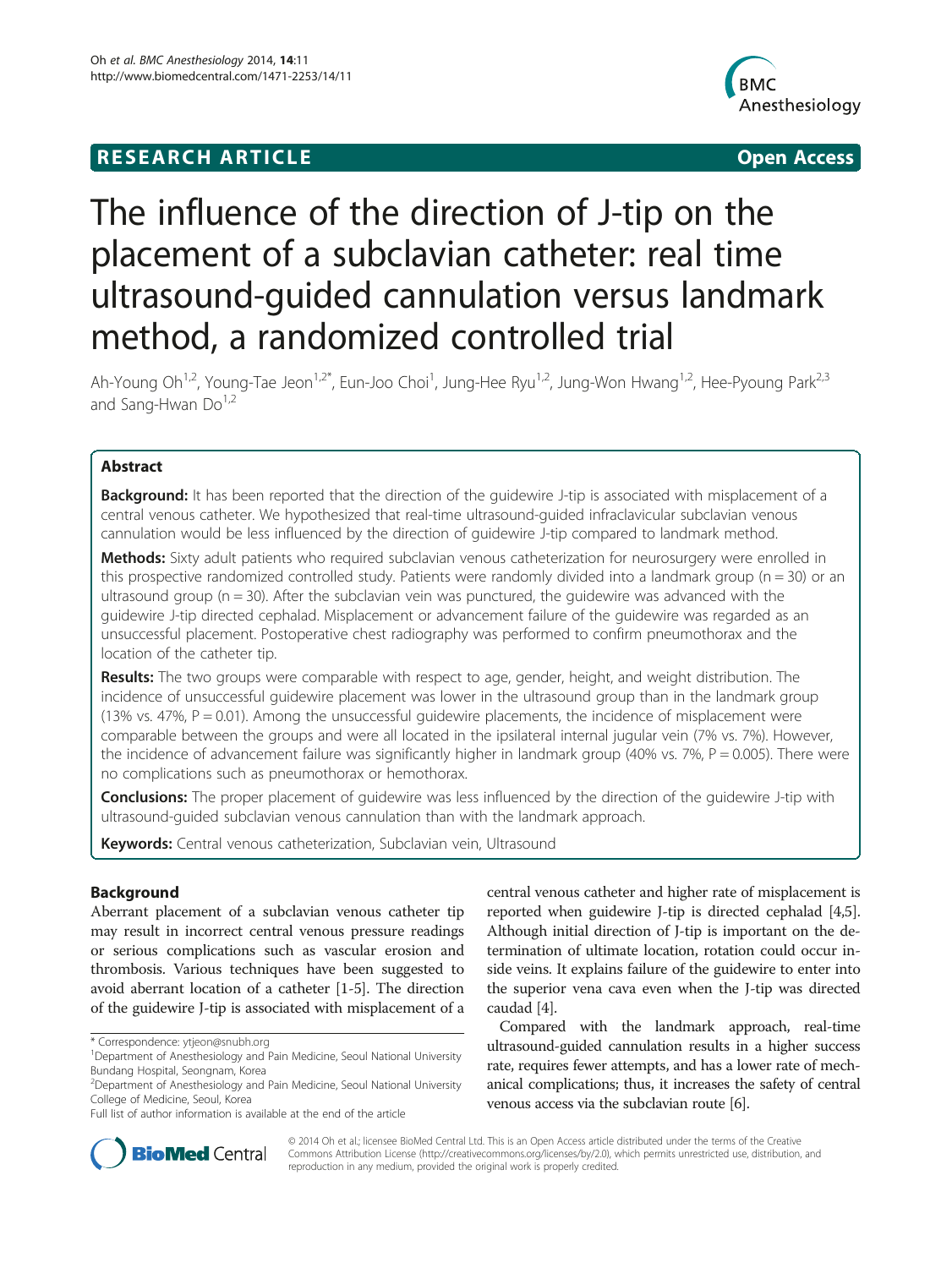With ultrasound-guided approaches, the course of needle approaching the vein and the tip of needle properly located in the subclavian vein (SCV) can be visualized, which allows more distance from the tip of needle to vessel wall of opposite site. The usual point of skin puncture is more lateral than that of landmark method and the point entering the lumen of the vein is either at the axillary vein or at the point where it continues as the SCV [\[6](#page-3-0)], which allows longer path for guidewire before entering superior vena cava.

We hypothesized that in ultrasound method, the proper positioning of the guidewire would be less influenced by the direction of a guidewire J-tip compared to landmark one during SCV cannulation. We evaluated the success rate of proper guidewire placement while the guidewire Jtip directed cephalad before insertion into a needle hub in ultrasound group and landmark group.

#### Methods

With approval of the Institutional Review Board of Seoul National University Bundang Hospital (IRB Number E-1006/050-003), informed consent was obtained from all patients. The study protocol was registered with the Korean Clinical Trials Registry (Number KCT0000083).

In this prospective randomized controlled study, patients between the age of 18 and 75 years (ASA physical status I–III), who required subclavian venous catheterization for neurosurgery at Seoul National University Bundang Hospital throughout October 2010 to November 2011 were included. Patients with chest deformities or significant coagulopathy were excluded. Patients were allocated to two groups, the landmark or ultrasound group, by using a block randomization technique. Randomization was determined with random number tables, and the assignments were concealed in sealed envelopes until immediately before induction of anesthesia.

After the induction of general anesthesia, right subclavian venous catheterization was performed using a doublelumen central venous catheter (Arrow International Inc., Reading, PA, USA) under aseptic conditions. Patients were placed in the supine position, with the head and shoulder in the neutral position. In the landmark group, the skin was punctured at 2–3 cm below the right clavicle, along the mid-clavicular line, toward the upper border of the suprasternal notch; the puncture needle was advanced until the right SCV was punctured. In the ultrasound group, the real-time ultrasound-guided technique was performed using a SonoSite S-nerve (SonoSite, Bothell, WA, USA) equipped with a high-resolution 7.5 mHz transducer. The transducer was covered with a sterile sheath, and ultrasonic gel was used. A colour Doppler technique was used to confirm the vein. The right SCV to be catheterized was located in the longitudinal plane, and the needle was directed at the vein in real time. In both groups, when the free flow of

non-pulsatile venous blood appeared, the guidewire was advanced with the J-tip directed cephalad. The ipsilateral IJV and contralateral SCV as well as ipsilateral SCV were scanned to confirm the proper position of guidewire. If the guidewire could not be advanced due to resistance or was seen in the IJV under ultrasound examination, it was regarded as an unsuccessful placement, which was the primary outcome of this study. Patients in whom the SCV catheterization failed or arterial puncture occurred were excluded from the analysis.

Postoperative chest radiography was performed on all patients to visualize a pneumothorax or hemothorax, which was the secondary outcome measures, and the location of the catheter tip.

#### Statistical analysis

The sample size calculation was based on the results of a previous study, which reported the incidence of catheter tip malpositioning during infraclavicular subclavian venous cannulation to be 43% when the J-tip was directed cephalad [[4](#page-3-0)]. A sample size of 33 patients per group was required to maintain the incidence of unsuccessful location below 10%, with a power of 80% and an  $\alpha$  of 0.05, considering 10% dropouts. The Mann–Whitney U test was used to compare mean values between the two groups, and a  $\chi^2$  test was performed to compare the gender difference and the incidence of failure of proper guidewire placement. A value of  $P < 0.05$  indicated statistical significance.

#### Results

Of the 66 patients enrolled for randomization, six patients were excluded from the study (Figure [1](#page-2-0)). Three patients had arterial puncture, and in three, the SCV could not be punctured. Both groups were comparable with respect to age, gender, height, and weight distribution (Table [1](#page-2-0)).

The incidence of unsuccessful placement of catheter tips was lower in the ultrasound group than in the landmark group (13% vs. 47%,  $P = 0.01$ ). Of the unsuccessful guidewire placement, the incidence of advancement failure was significantly higher in landmark group (landmark: 40%, 12/30 vs. ultrasound: 7%, 2/30,  $P = 0.005$ ). The incidence of misplacement among the rest of the patients were comparable between the groups and were all located in the ipsilateral internal jugular vein (landmark: 11%, 2/18 vs. ultrasound: 7%, 2/28) (Table [2](#page-2-0)). Unsuccessful placements were all corrected by repositioning under ultrasound guidance. There were no adverse effects such as pneumothorax or hemothorax.

#### **Discussion**

Our study showed that the incidence of unsuccessful guidewire placement was significantly lower during subclavian venous cannulation when ultrasound is used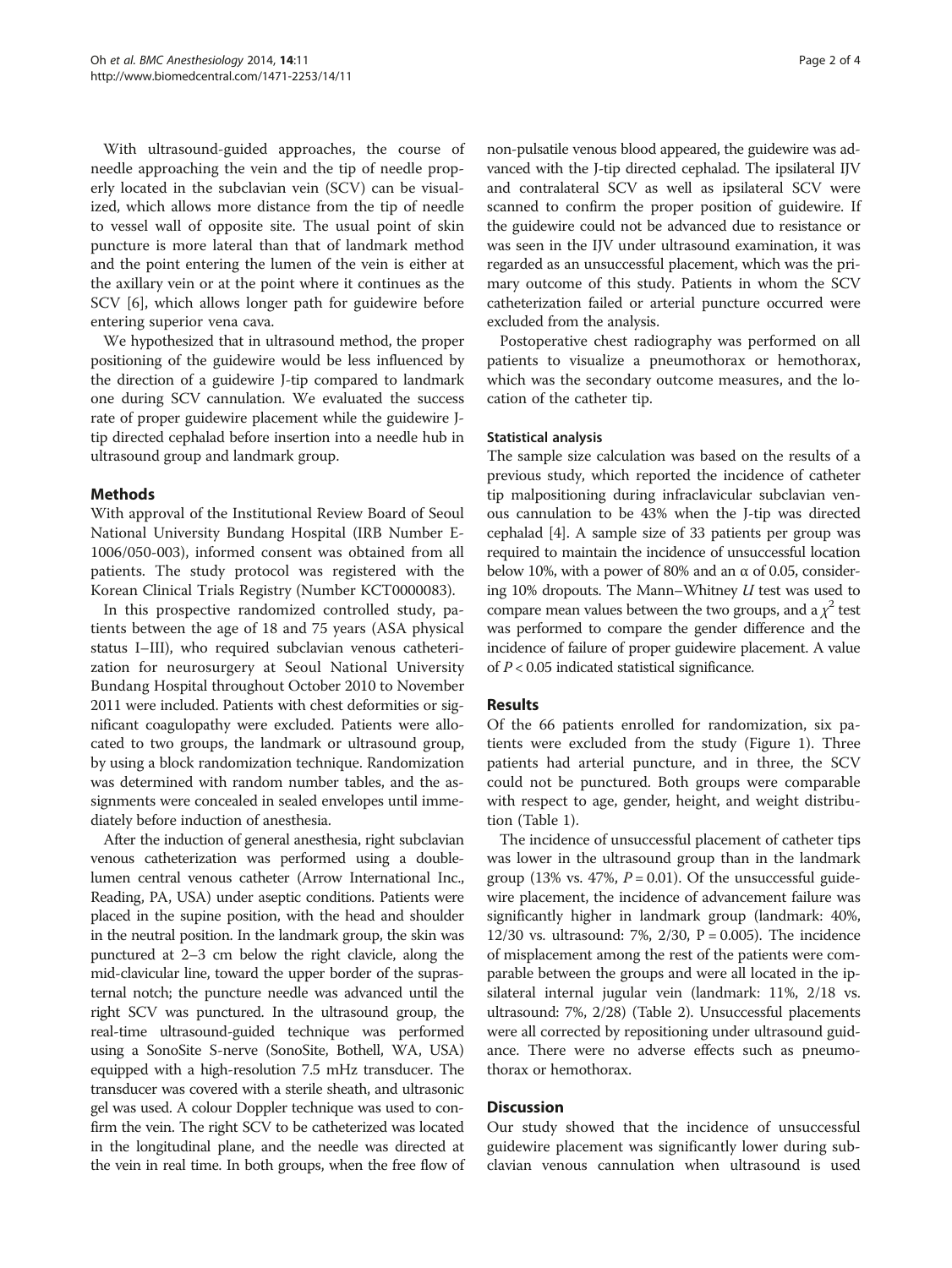<span id="page-2-0"></span>

compared to landmark method even when the guidewire J-tip directed cephalad before insertion into a needle hub.

We suggest several explanations for lower incidence of unsuccessful guidewire placement in the ultrasound group. First, the different angle of the venipuncture between the two techniques might be related. With the ultrasoundguided technique, the direction of needle pointed along the long axis of the SCV, facilitating proper guidewire advancement. In contrast, with the landmark technique, the angle of the needle was much flatter against the skin, and the needle pointed toward the suprasternal notch, which can lead to the advance of the guidewire into the IJV. Second, the point of vascular puncture is usually at axillary vein or at the junction where it continues as SCV and is more lateral compared to that of landmark method, which allows the longer path for guidewire before entering superior vena cava. Third, more accurate placement of a needle tip in the vessel is possible and the distance from the tip of needle to the vessel wall of opposite side might be longer because the course of needle passage and the tip of needle can be visualized in real time.

It is recommended that the direction of the guidewire J-tip should be adjusted caudad before fitting into the subclavian puncture needle hub [\[4](#page-3-0)]. However, when the J-tip is exposed out of the sheath or its protective cap, it can point in any direction. Sometimes, it is difficult to insert the J-tip and guidewire in the initial direction, depending on the sheath plane [[7\]](#page-3-0). Moreover, rotation of

the J-tip can occur inside the vein and the caudad direction of the guidewire J-tip does not allow 100% entry of the guidewire into the SVC. In an experimental design with rigid tubing, the J-tip of the guidewire followed its natural curve into the respective side of the simulated vessel [\[4](#page-3-0)]. However, the J-tip may rotate inside veins that are more compliant. We suggest, from the results of this study, that much of these problems related to the direction of guidewire tip could be solved with the use of the real-time ultrasound method.

The head or shoulder position appears to be important for the central venous catheter direction during the infraclavicular subclavian approach [\[8](#page-3-0)-[10](#page-3-0)]. Turning the head away from the needle puncture site increases the angle of the SCV and IJV, and causes malpositioning in the IJV [[8,10](#page-3-0)]. Lowering the shoulder position reduces the angle between the SCV and innominate vein, and increases the incidence of catheter misplacement into the ipsilateral IJV [[9,10](#page-3-0)]. In the present study, subclavian venous cannulation was performed with the head and shoulders in a neutral position to exclude any positional effect.

In this study, the incidence of failure to thread the guidewire was high. Failure to thread the guidewire can occur when the J-tip is directed cephalad [[5\]](#page-3-0). If the guidewire met any stiff resistance while advancing into the SCV, we did not advance the guidewire. If we had advanced the guidewire despite the resistance we could have advanced into the IJV more frequently.

| Table 1 Patient characteristics |  |  |  |  |
|---------------------------------|--|--|--|--|
|---------------------------------|--|--|--|--|

|              | Landmark group | Ultrasound group |  |
|--------------|----------------|------------------|--|
|              | $(n = 30)$     | $(n = 30)$       |  |
| Male: female | 15:15          | 16:14            |  |
| Age, years   | 50 (16)        | 51 (14)          |  |
| Height, cm   | 163(8)         | 163(8)           |  |
| Weight, kg   | 62(12)         | 65 (11)          |  |

Data are expressed as mean (SD) or number of patients.

#### Table 2 Unsuccessful placement of guidewire

|                                    | Landmark group   | Ultrasound group |  |
|------------------------------------|------------------|------------------|--|
|                                    | $(n = 30)$       | $(n = 30)$       |  |
| Unsuccessful placement             | 14 (47%)         | 4 $(13%)$ *      |  |
| Failure to thread<br>the quidewire | 12 (40%)         | $2(7%)$ *        |  |
| Ipsilateral IJV                    | 2(7%)            | 2(7%)            |  |
| Complication                       | $\left( \right)$ | $\left( \right)$ |  |

IJV internal jugular vein.

\*Statistically significant ( $P < 0.05$ ) difference compared to landmark group.